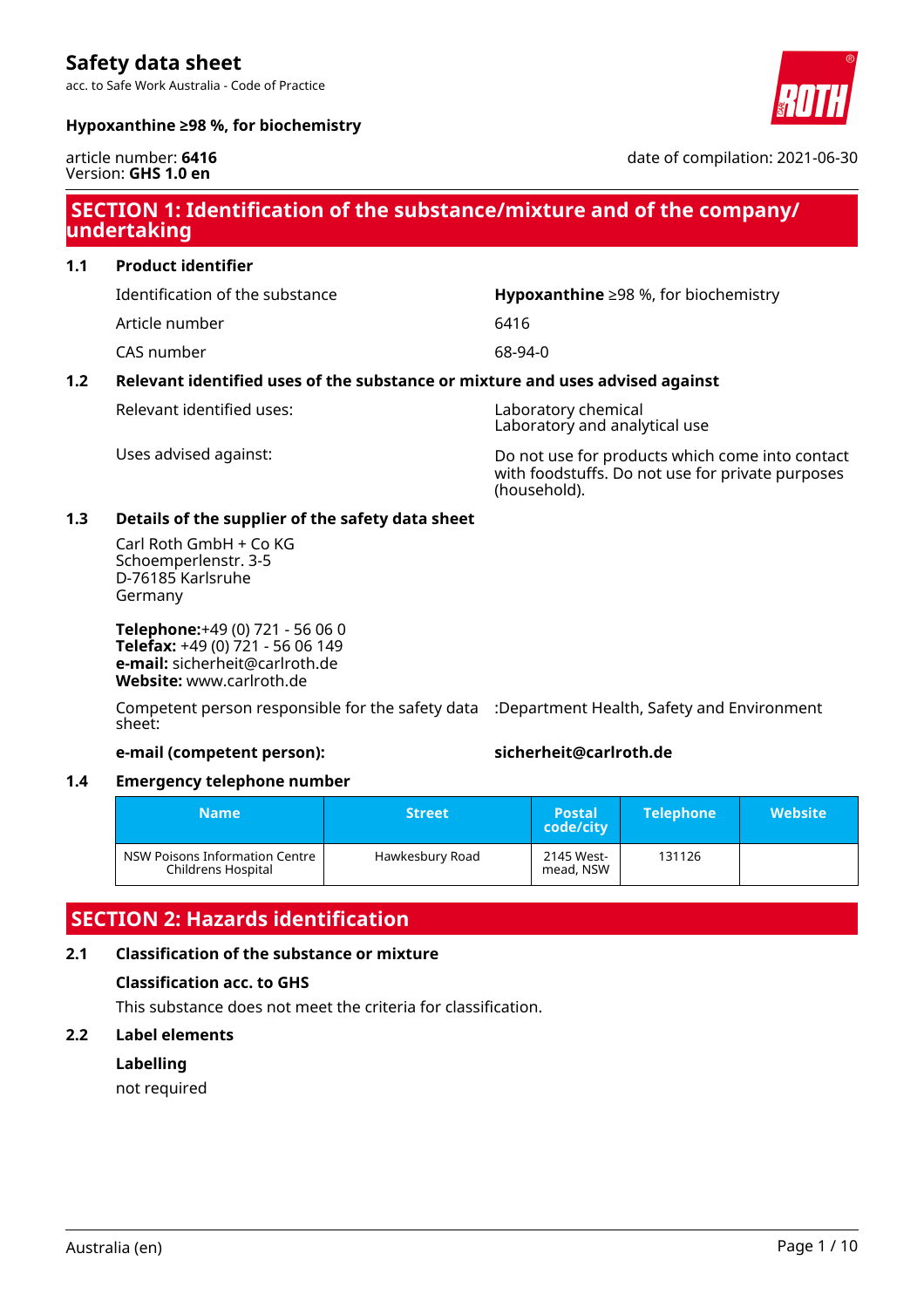acc. to Safe Work Australia - Code of Practice



### **Hypoxanthine ≥98 %, for biochemistry**

article number: **6416**

### **2.3 Other hazards**

### **Results of PBT and vPvB assessment**

According to the results of its assessment, this substance is not a PBT or a vPvB.

### **SECTION 3: Composition/information on ingredients**

#### **3.1 Substances**

| Name of substance | Hypoxanthine     |
|-------------------|------------------|
| Molecular formula | $C_5H_4N_4O$     |
| Molar mass        | 136.1 $9/_{mol}$ |
| CAS No            | 68-94-0          |

### **SECTION 4: First aid measures**

### **4.1 Description of first aid measures**



#### **General notes**

Take off contaminated clothing.

### **Following inhalation**

Provide fresh air.

### **Following skin contact**

Rinse skin with water/shower.

#### **Following eye contact**

Rinse cautiously with water for several minutes.

#### **Following ingestion**

Rinse mouth. Call a doctor if you feel unwell.

### **4.2 Most important symptoms and effects, both acute and delayed** Symptoms and effects are not known to date.

### **4.3 Indication of any immediate medical attention and special treatment needed** none

### **SECTION 5: Firefighting measures**

**5.1 Extinguishing media**



#### **Suitable extinguishing media**

co-ordinate firefighting measures to the fire surroundings water, foam, dry extinguishing powder, ABC-powder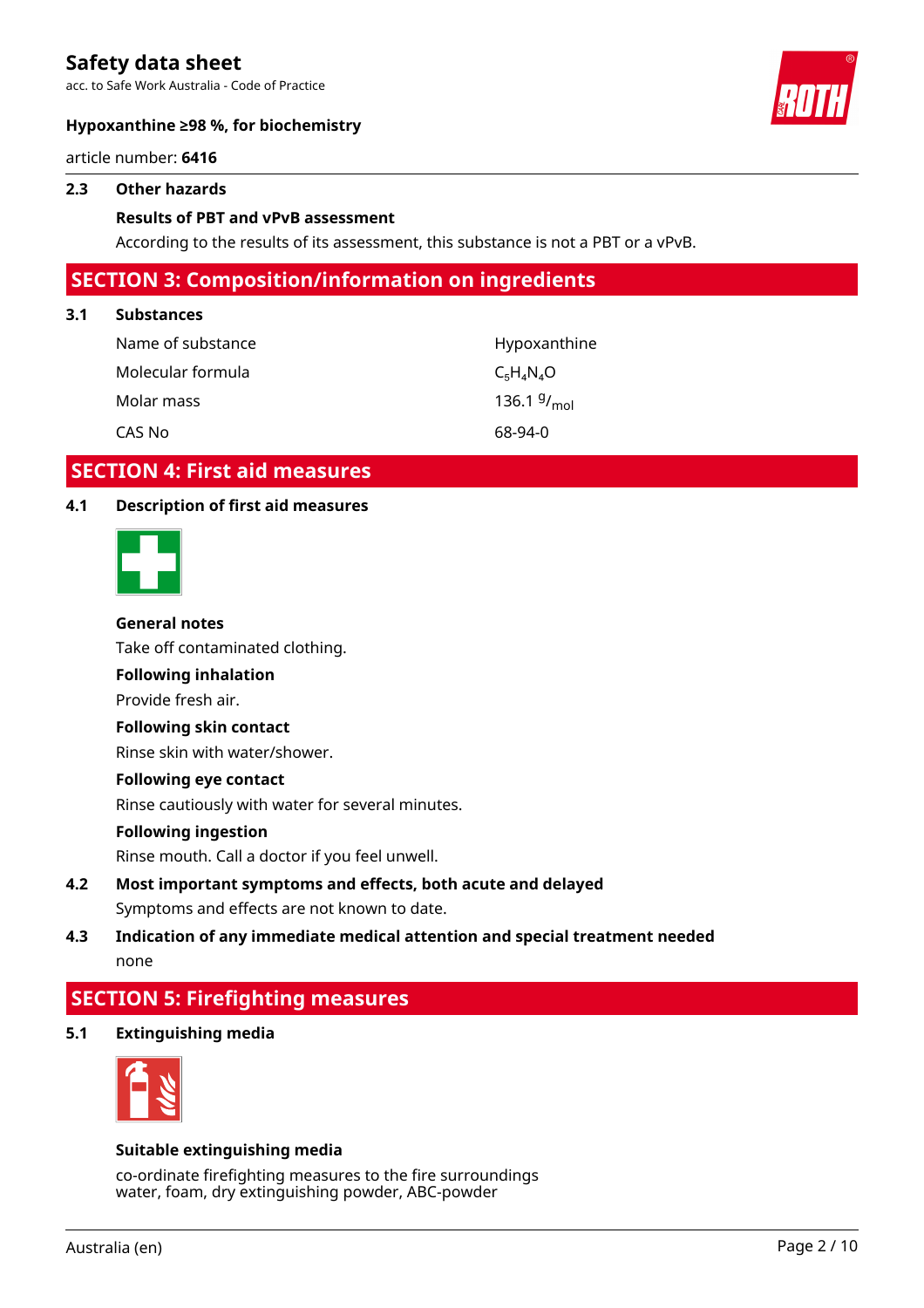acc. to Safe Work Australia - Code of Practice

### **Hypoxanthine ≥98 %, for biochemistry**



#### article number: **6416**

#### **Unsuitable extinguishing media**

water jet

### **5.2 Special hazards arising from the substance or mixture**

Combustible.

### **Hazardous combustion products**

In case of fire may be liberated: Nitrogen oxides (NOx), Carbon monoxide (CO), Carbon dioxide (CO₂)

### **5.3 Advice for firefighters**

In case of fire and/or explosion do not breathe fumes. Fight fire with normal precautions from a reasonable distance. Wear self-contained breathing apparatus.

### **SECTION 6: Accidental release measures**

**6.1 Personal precautions, protective equipment and emergency procedures**



**For non-emergency personnel** Control of dust.

**6.2 Environmental precautions** Keep away from drains, surface and ground water.

### **6.3 Methods and material for containment and cleaning up**

### **Advice on how to contain a spill**

Covering of drains. Take up mechanically.

### **Advice on how to clean up a spill**

Take up mechanically.

### **Other information relating to spills and releases**

Place in appropriate containers for disposal.

### **6.4 Reference to other sections**

Hazardous combustion products: see section 5. Personal protective equipment: see section 8. Incompatible materials: see section 10. Disposal considerations: see section 13.

### **SECTION 7: Handling and storage**

### **7.1 Precautions for safe handling**

No special measures are necessary.

### **Advice on general occupational hygiene**

Keep away from food, drink and animal feedingstuffs.

### **7.2 Conditions for safe storage, including any incompatibilities**

Store in a dry place.

### **Incompatible substances or mixtures**

Observe hints for combined storage.

### **Consideration of other advice:**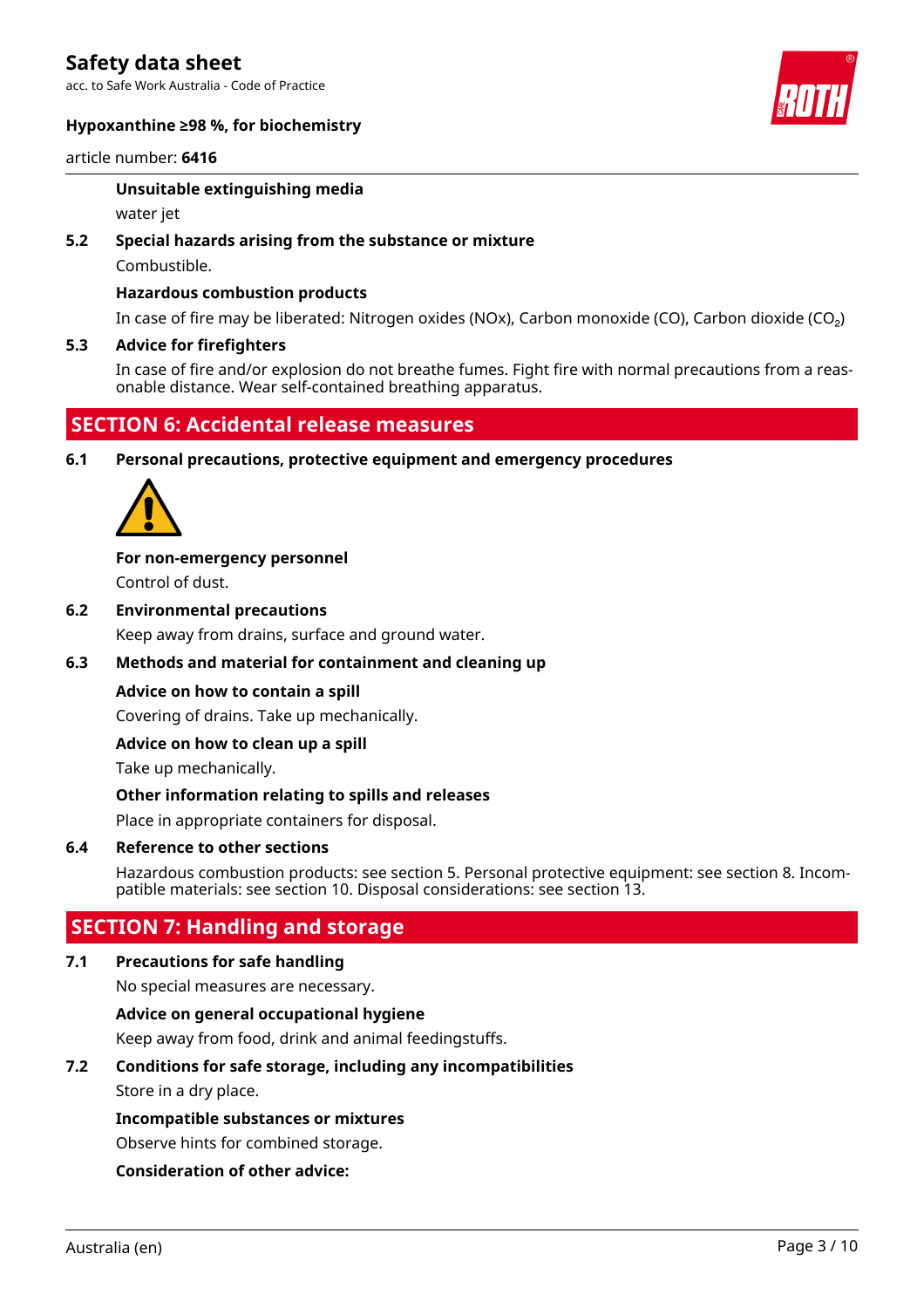acc. to Safe Work Australia - Code of Practice

### **Hypoxanthine ≥98 %, for biochemistry**

article number: **6416**

**Ventilation requirements**

Use local and general ventilation.

**Specific designs for storage rooms or vessels**

Recommended storage temperature: 15 – 25 °C

**7.3 Specific end use(s)**

No information available.

### **SECTION 8: Exposure controls/personal protection**

**8.1 Control parameters**

### **National limit values**

### **Occupational exposure limit values (Workplace Exposure Limits)**

Data are not available.

### **8.2 Exposure controls**

### **Individual protection measures (personal protective equipment)**

### **Eye/face protection**



Use safety goggle with side protection.

### **Skin protection**



#### **• hand protection**

Wear suitable gloves. Chemical protection gloves are suitable, which are tested according to EN 374.

### **• type of material**

NBR (Nitrile rubber)

### **• material thickness**

>0,11 mm

### **• breakthrough times of the glove material**

>480 minutes (permeation: level 6)

### **• other protection measures**

Take recovery periods for skin regeneration. Preventive skin protection (barrier creams/ointments) is recommended.

### **Respiratory protection**



Respiratory protection necessary at: Dust formation. Particulate filter device (EN 143). P1 (filters at least 80 % of airborne particles, colour code: White).

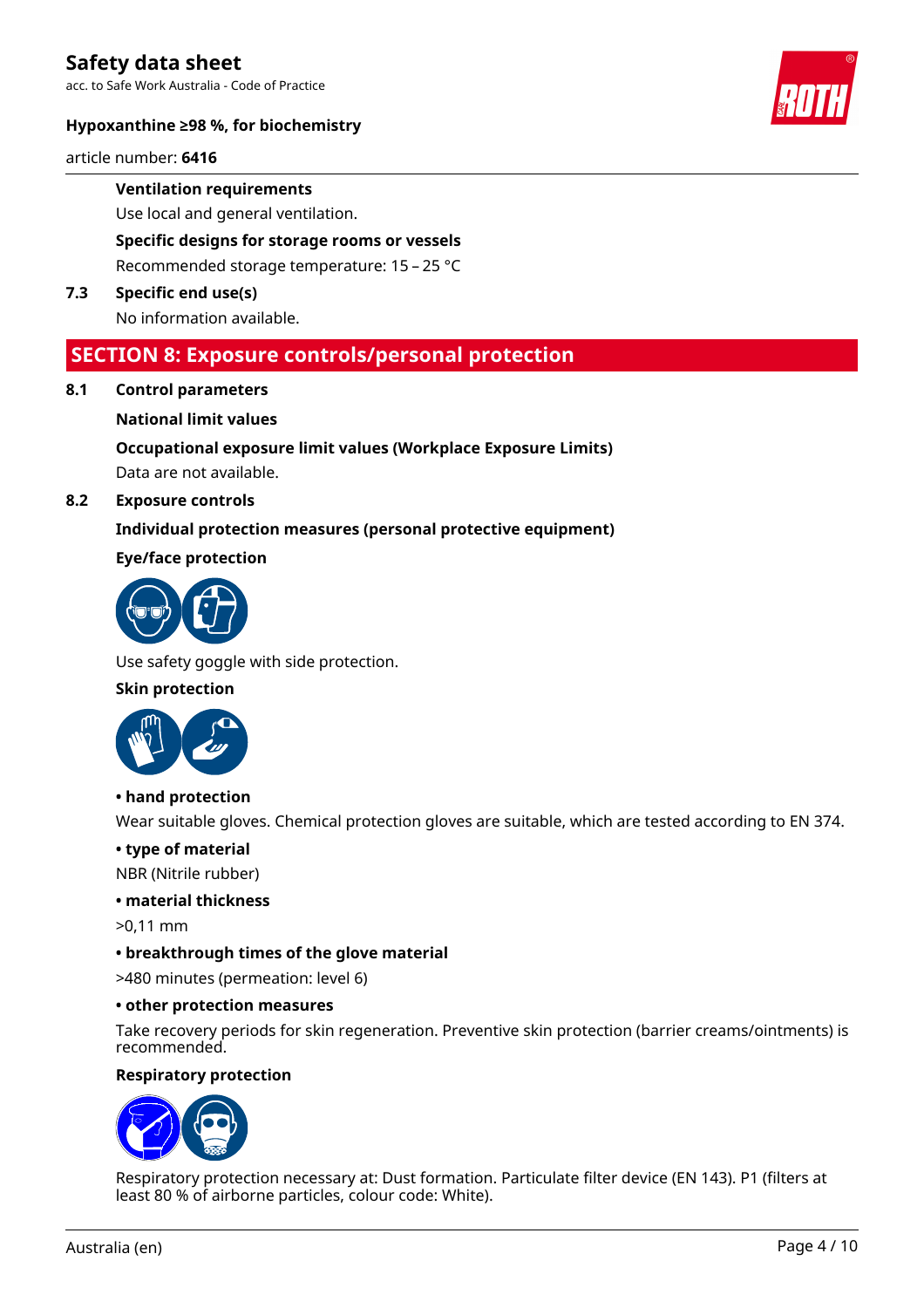acc. to Safe Work Australia - Code of Practice



### **Hypoxanthine ≥98 %, for biochemistry**

article number: **6416**

### **Environmental exposure controls**

Keep away from drains, surface and ground water.

### **SECTION 9: Physical and chemical properties**

### **9.1 Information on basic physical and chemical properties**

| Physical state                                              | solid                                                          |
|-------------------------------------------------------------|----------------------------------------------------------------|
| Form                                                        | powder, crystalline                                            |
| Colour                                                      | whitish - light yellow - light red                             |
| Odour                                                       | odourless                                                      |
| Melting point/freezing point                                | >300 °C                                                        |
| Boiling point or initial boiling point and boiling<br>range | not determined                                                 |
| Flammability                                                | this material is combustible, but will not ignite<br>readily   |
| Lower and upper explosion limit                             | not determined                                                 |
| Flash point                                                 | not applicable                                                 |
| Auto-ignition temperature                                   | not determined                                                 |
| Decomposition temperature                                   | not relevant                                                   |
| pH (value)                                                  | not applicable                                                 |
| Kinematic viscosity                                         | not relevant                                                   |
|                                                             |                                                                |
| Solubility(ies)                                             | 0.7 $9/1$ at 23 °C (TOXNET)                                    |
| Water solubility                                            |                                                                |
| Partition coefficient                                       |                                                                |
| Partition coefficient n-octanol/water (log value):          | this information is not available                              |
|                                                             |                                                                |
| Vapour pressure                                             | not determined                                                 |
|                                                             |                                                                |
| Density                                                     | not determined                                                 |
| Relative vapour density                                     | information on this property is not available                  |
|                                                             |                                                                |
| Particle characteristics                                    | No data available.                                             |
|                                                             |                                                                |
| Other safety parameters                                     |                                                                |
| Oxidising properties                                        | none                                                           |
| <b>Other information</b>                                    |                                                                |
| Information with regard to physical hazard<br>classes:      | hazard classes acc. to GHS<br>(physical hazards): not relevant |

**9.2 Other information**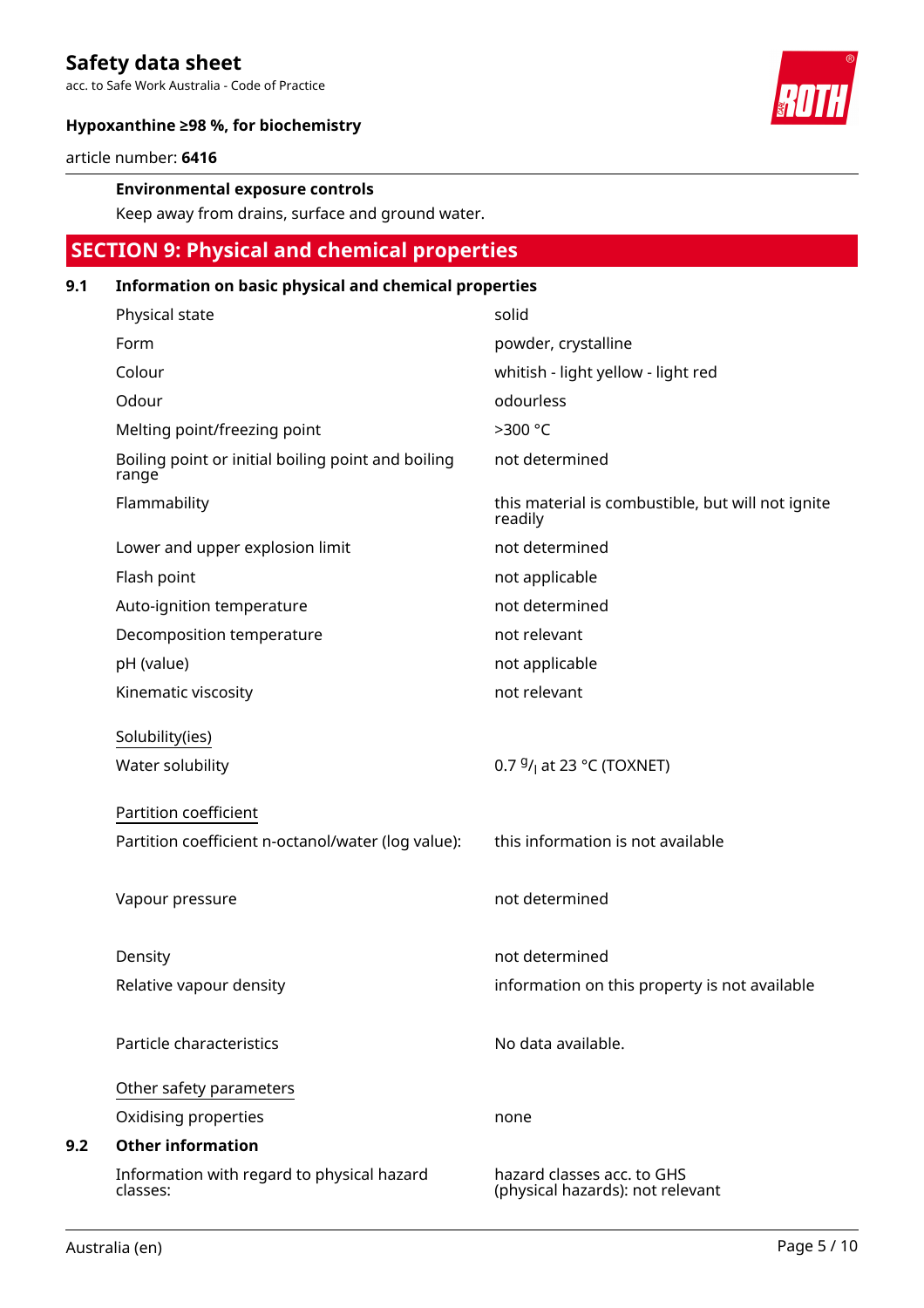acc. to Safe Work Australia - Code of Practice



### **Hypoxanthine ≥98 %, for biochemistry**

#### article number: **6416**

Other safety characteristics: There is no additional information.

### **SECTION 10: Stability and reactivity**

### **10.1 Reactivity**

The product in the delivered form is not dust explosion capable; the enrichment of fine dust however leads to the danger of dust explosion.

### **10.2 Chemical stability**

The material is stable under normal ambient and anticipated storage and handling conditions of temperature and pressure.

#### **10.3 Possibility of hazardous reactions**

**Violent reaction with:** strong oxidiser

### **10.4 Conditions to avoid**

There are no specific conditions known which have to be avoided.

#### **10.5 Incompatible materials**

There is no additional information.

### **10.6 Hazardous decomposition products**

Hazardous combustion products: see section 5.

### **SECTION 11: Toxicological information**

### **11.1 Information on toxicological effects**

### **Classification acc. to GHS**

This substance does not meet the criteria for classification.

### **Acute toxicity**

Shall not be classified as acutely toxic.

#### **Skin corrosion/irritation**

Shall not be classified as corrosive/irritant to skin.

### **Serious eye damage/eye irritation**

Shall not be classified as seriously damaging to the eye or eye irritant.

### **Respiratory or skin sensitisation**

Shall not be classified as a respiratory or skin sensitiser.

#### **Germ cell mutagenicity**

Shall not be classified as germ cell mutagenic.

#### **Carcinogenicity**

Shall not be classified as carcinogenic.

#### **Reproductive toxicity**

Shall not be classified as a reproductive toxicant.

### **Specific target organ toxicity - single exposure**

Shall not be classified as a specific target organ toxicant (single exposure).

### **Specific target organ toxicity - repeated exposure**

Shall not be classified as a specific target organ toxicant (repeated exposure).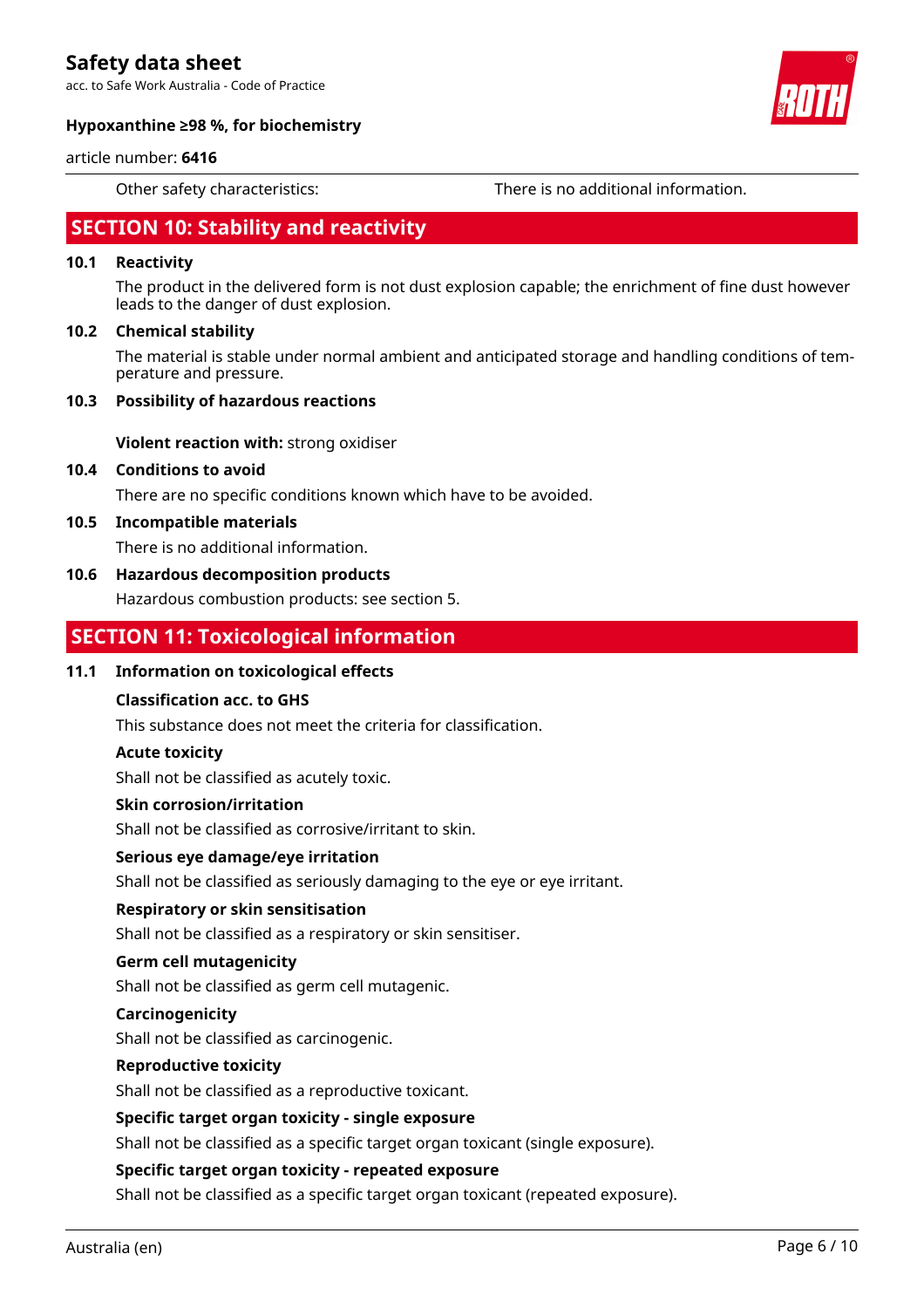acc. to Safe Work Australia - Code of Practice



### **Hypoxanthine ≥98 %, for biochemistry**

article number: **6416**

### **Aspiration hazard**

Shall not be classified as presenting an aspiration hazard.

### **Symptoms related to the physical, chemical and toxicological characteristics**

### **• If swallowed**

Data are not available.

### **• If in eyes**

Data are not available.

### **• If inhaled**

Data are not available.

### **• If on skin**

Data are not available.

### **• Other information**

Health effects are not known.

### **11.2 Endocrine disrupting properties**

Not listed.

### **SECTION 12: Ecological information**

**12.1 Toxicity**

### **Biodegradation**

Data are not available.

### **12.2 Process of degradability**

Theoretical Oxygen Demand with nitr<u>if</u>ication: 1.366 <sup>mg</sup>/<sub>mg</sub> Theoretical Oxygen Demand: 0.5877 <sup>mg</sup>/<sub>mg</sub> Theoretical Carbon Dioxide: 1.617 <sup>mg</sup>/<sub>mg</sub>

### **12.3 Bioaccumulative potential**

Data are not available.

### **12.4 Mobility in soil**

Data are not available.

### **12.5 Results of PBT and vPvB assessment**

Data are not available.

**12.6 Endocrine disrupting properties** Not listed.

### **12.7 Other adverse effects**

Data are not available.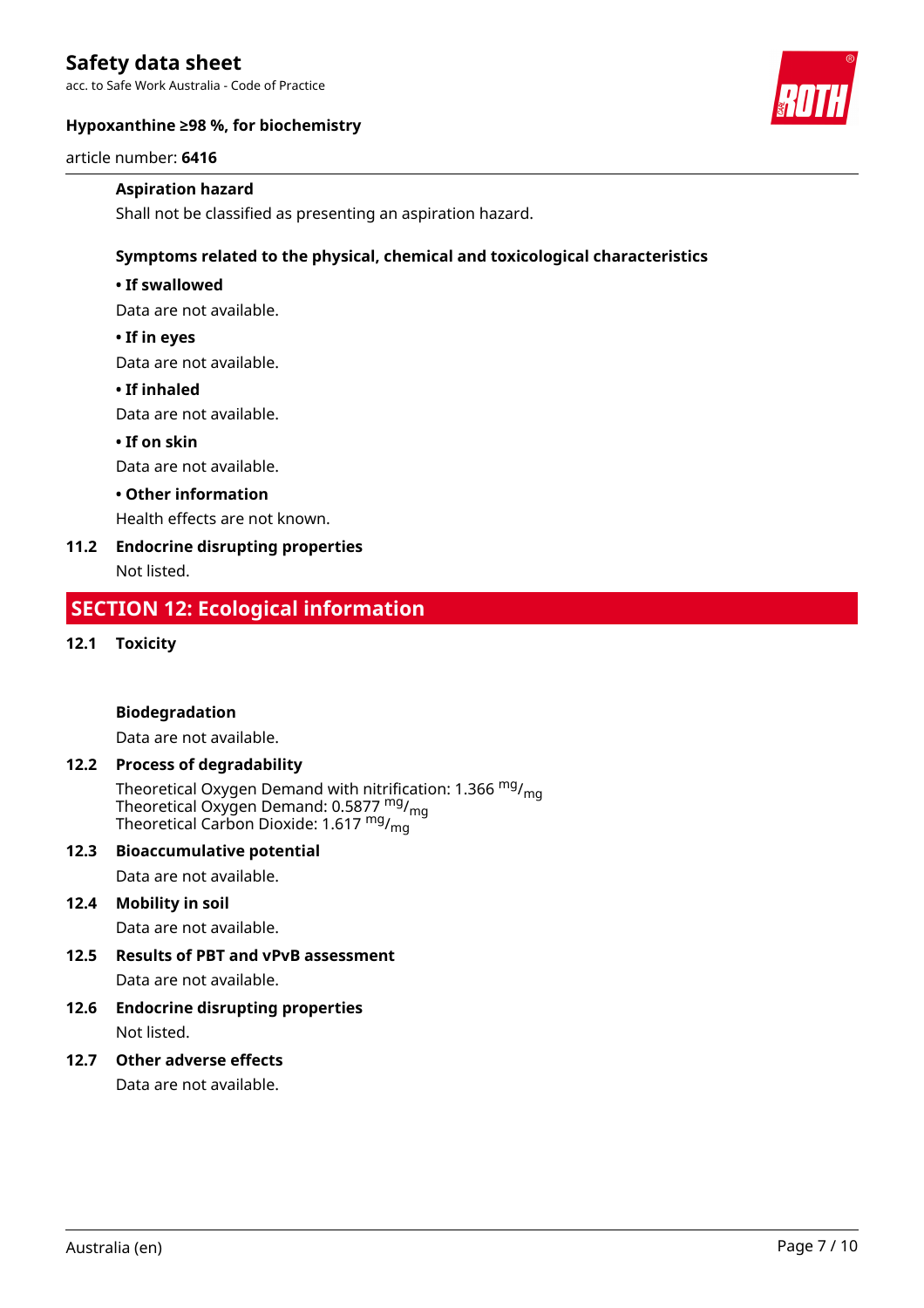acc. to Safe Work Australia - Code of Practice



### **Hypoxanthine ≥98 %, for biochemistry**

article number: **6416**

### **SECTION 13: Disposal considerations**

### **13.1 Waste treatment methods**



Consult the appropriate local waste disposal expert about waste disposal.

### **Sewage disposal-relevant information**

Do not empty into drains.

### **13.3 Remarks**

Waste shall be separated into the categories that can be handled separately by the local or national waste management facilities. Please consider the relevant national or regional provisions.

| <b>SECTION 14: Transport information</b> |  |
|------------------------------------------|--|
|                                          |  |

- 
- **14.2 UN proper shipping name** not assigned
- **14.3 Transport hazard class(es)** not assigned
- **14.4 Packing group not assigned not assigned**
- 

**14.1 UN number 14.1 UN number not subject to transport regulations** 

- 
- 
- 
- **14.5 Environmental hazards** non-environmentally hazardous acc. to the dangerous goods regulations
- **14.6 Special precautions for user** There is no additional information.
- **14.7 Transport in bulk according to Annex II of MARPOL and the IBC Code** The cargo is not intended to be carried in bulk.

### **14.8 Information for each of the UN Model Regulations**

**Transport informationNational regulationsAdditional information(UN RTDG)**

Not subject to transport regulations. UN RTDG

**International Maritime Dangerous Goods Code (IMDG) - Additional information** Not subject to IMDG.

**International Civil Aviation Organization (ICAO-IATA/DGR) - Additional information** Not subject to ICAO-IATA.

### **SECTION 15: Regulatory information**

**15.1 Safety, health and environmental regulations/legislation specific for the substance or mixture** There is no additional information.

### **National regulations(Australia)**

**Australian Inventory of Chemical Substances(AICS)**

Substance is listed.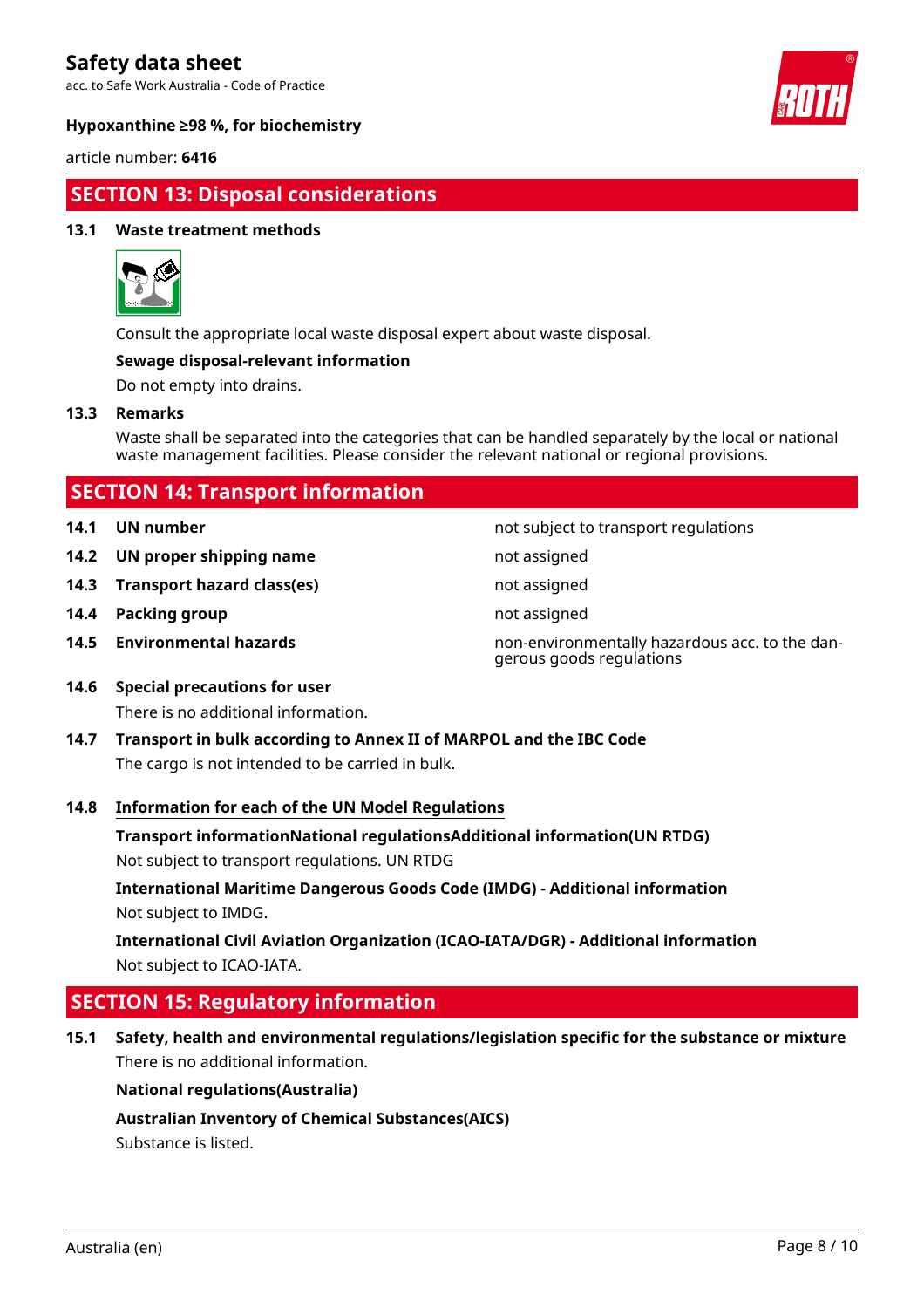acc. to Safe Work Australia - Code of Practice



### **Hypoxanthine ≥98 %, for biochemistry**

article number: **6416**

#### **National inventories**

| <b>Country</b> | <b>Inventory</b> | <b>Status</b>       |
|----------------|------------------|---------------------|
| AU             | <b>AICS</b>      | substance is listed |
| CA             | <b>DSL</b>       | substance is listed |
| <b>CN</b>      | <b>IECSC</b>     | substance is listed |
| EU             | ECSI             | substance is listed |
| EU             | REACH Reg.       | substance is listed |
| <b>NZ</b>      | <b>NZIOC</b>     | substance is listed |
| PH             | <b>PICCS</b>     | substance is listed |
| <b>TW</b>      | <b>TCSI</b>      | substance is listed |
| <b>US</b>      | <b>TSCA</b>      | substance is listed |

# **Legend**<br>AICS<br>DSL<br>ECSI<br>ECSC

Australian Inventory of Chemical Substances

DSL Domestic Substances List (DSL)

ECSI EC Substance Inventory (EINECS, ELINCS, NLP)

IECSC Inventory of Existing Chemical Substances Produced or Imported in China

NZIoC New Zealand Inventory of Chemicals

PICCS Philippine Inventory of Chemicals and Chemical Substances (PICCS)

REACH Reg. REACH registered substances TCSI Taiwan Chemical Substance Inventory

TSCA Toxic Substance Control Act

### **15.2 Chemical Safety Assessment**

No Chemical Safety Assessment has been carried out for this substance.

### **SECTION 16: Other information**

### **Abbreviations and acronyms**

| Abbr.           | <b>Descriptions of used abbreviations</b>                                                                      |  |
|-----------------|----------------------------------------------------------------------------------------------------------------|--|
| CAS             | Chemical Abstracts Service (service that maintains the most comprehensive list of chemical substances)         |  |
| <b>DGR</b>      | Dangerous Goods Regulations (see IATA/DGR)                                                                     |  |
| <b>EINECS</b>   | European Inventory of Existing Commercial Chemical Substances                                                  |  |
| <b>ELINCS</b>   | European List of Notified Chemical Substances                                                                  |  |
| <b>GHS</b>      | "Globally Harmonized System of Classification and Labelling of Chemicals" developed by the United Na-<br>tions |  |
| <b>IATA</b>     | <b>International Air Transport Association</b>                                                                 |  |
| <b>IATA/DGR</b> | Dangerous Goods Regulations (DGR) for the air transport (IATA)                                                 |  |
| <b>ICAO</b>     | International Civil Aviation Organization                                                                      |  |
| <b>IMDG</b>     | International Maritime Dangerous Goods Code                                                                    |  |
| <b>MARPOL</b>   | International Convention for the Prevention of Pollution from Ships (abbr. of "Marine Pollutant")              |  |
| <b>NLP</b>      | No-Longer Polymer                                                                                              |  |
| <b>PBT</b>      | Persistent, Bioaccumulative and Toxic                                                                          |  |
| UN RTDG         | UN Recommendations on the Transport of Dangerous Good                                                          |  |
| vPvB            | Very Persistent and very Bioaccumulative                                                                       |  |